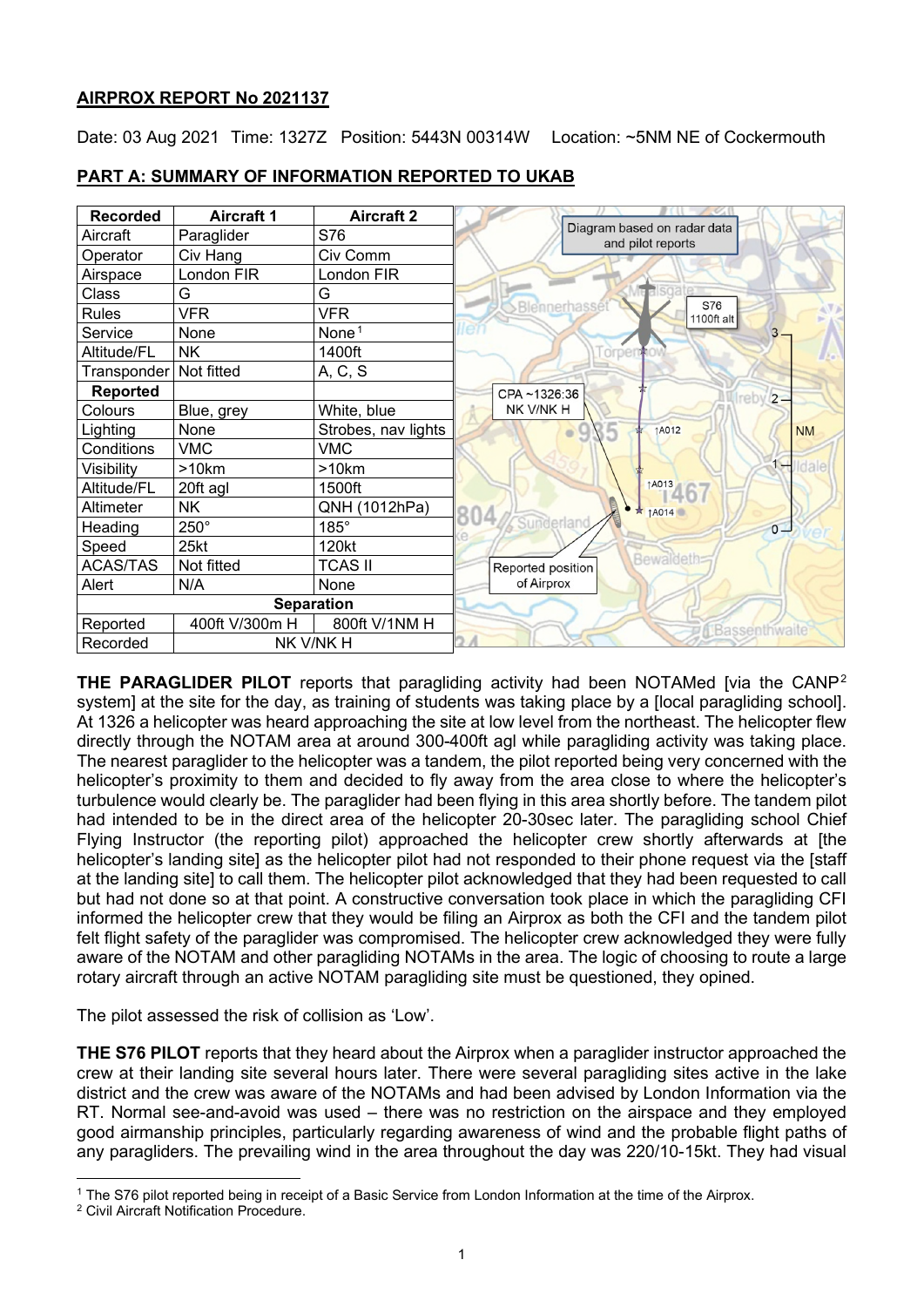contact with the paragliders throughout and did not take any avoiding action as the paragliders were always in sight, upwind and below their track.

The pilot assessed the risk of collision as 'None'.

#### **Factual Background**

The weather at Newcastle Airport was recorded as follows:

METAR EGNT 031320Z VRB02KT 9999 FEW046 21/09 Q1011=

The NOTAM pertinent to the paragliding activity was retrieved from the NATS AIS website and is detailed below:

```
H4851/21 NOTAMN
Q) EGTT/QWPLW/IV/M /W /000/036/5443N00314W003
A) EGTT B) 2108030600 C) 2108031930
E) CIVIL AIRCRAFT NOTIFICATION PROCEDURE - MULTIPLE PARAGLIDERS
OPERATING IN LOW FLYING AREA 17 WI 2NM RADIUS OF PSN 
544253N 0031335W (BEWALDETH,CUMBRIA). 2000FT AGL. CTC 07830 281986. 
21/08/015/LFC
F) SFC G) 3600FT AMSL)
```
#### **Analysis and Investigation**

### **NATS Safety Investigations**

A review of the logs and RT recordings of London FIS and Scottish FIS was undertaken. Neither aircraft involved with this event were in communication with London FIS or Scottish FIS at the time of the event.

#### **UKAB Secretariat**

An analysis of the NATS radar replay was undertaken. The S76 was detected by the NATS radars shortly after departure and could be seen climbing on a southerly track to an altitude of 1100ft initially. As the S76 approached the area of the reported Airprox the aircraft climbed to 1400ft and passed the reported position of the Airprox at that altitude (see Figure 1). The paraglider was not detected by the NATS radars and the paraglider pilot was unable to supply a GPS log file of their flight.



Figure 1 – 1326:36 – Estimated CPA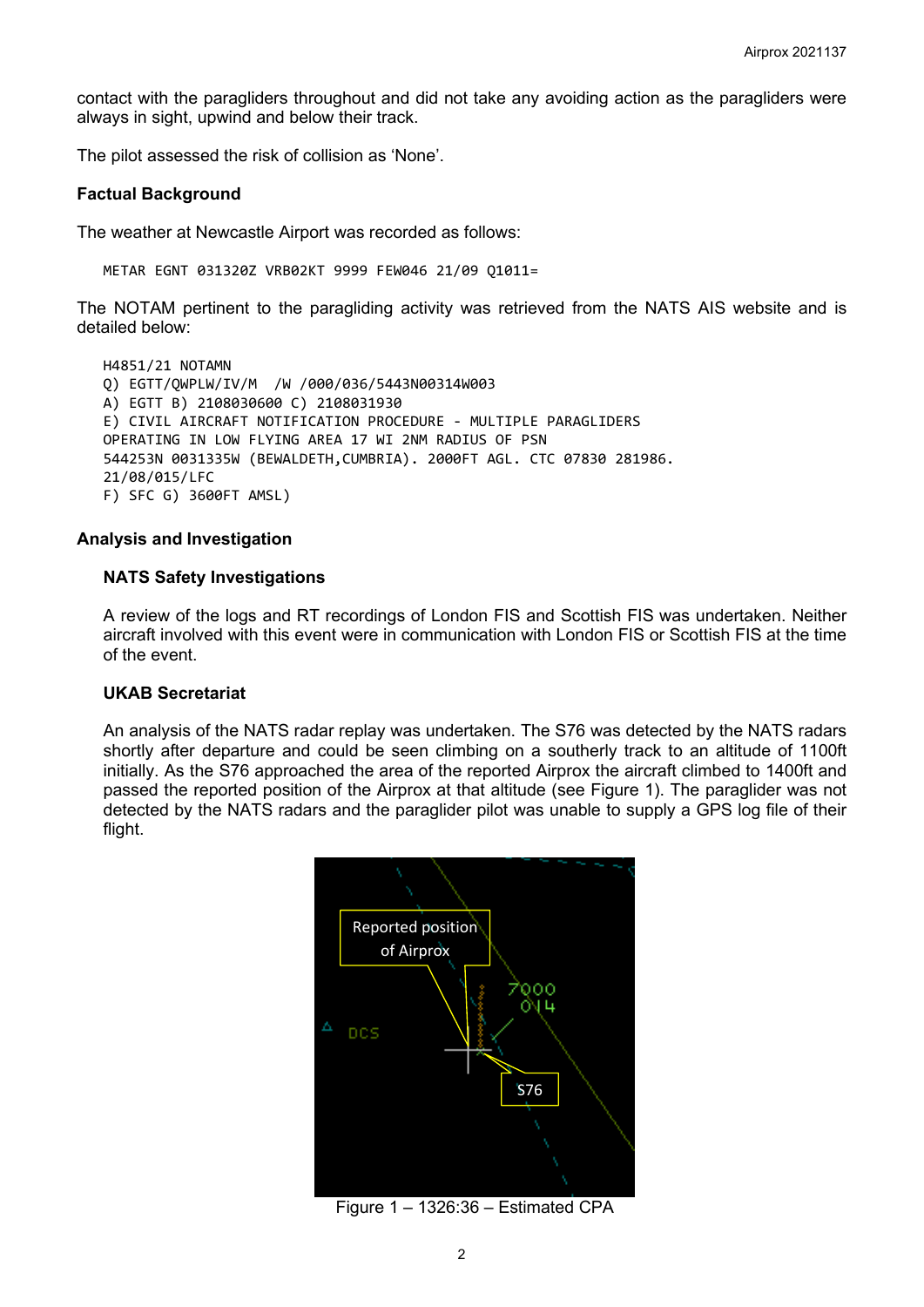The paraglider and S76 helicopter pilots shared an equal responsibility for collision avoidance and not to operate in such proximity to other aircraft as to create a collision hazard.<sup>[3](#page-2-0)</sup> If the incident geometry is considered as converging then the S76 pilot was required to give way to the paraglider.<sup>[4](#page-2-1)</sup>

### **Comments**

# **BHPA**

The BHPA is very disappointed to find that, once again, despite a paragliding school using the only tool available to them to help avoid an Airprox, the crew of a large helicopter thought it quite acceptable to fly through this NOTAM'd area of paragliding activity simply because they wanted to land at a location on the southern edge of the NOTAM'd area. Trying to visually acquire a low-flying paraglider or paragliders which are slow moving, notoriously difficult to spot against a background of countryside and carry no EC devices, is extremely difficult at the best of times. Furthermore, these particular paragliding pilots were day 1/2 ab-initios and incapable of performing any type of avoiding manoeuvre or dealing with a violent canopy collapse and would have been quite nervous seeing a large helicopter flying towards them.

Although a NOTAM is not an avoid, it is a warning and the BHPA does not consider that deliberately flying through a known NOTAM'd area of only 2NM radius shows particularly good airmanship when the helicopter pilot could have slightly amended their route to skirt around the edge of the NOTAM'd area. An even more thoughtful approach would have been to contact the NOTAM originator (the school's CFI) before departure to inform them of an approximate time of entry whereby the CFI could have ensured that all canopies were safely on the ground - as has happened before with other helicopter pilots landing at that same location. This was not a NOTAM for model aircraft flying or a tethered balloon or a building site crane but for paragliding activity which is very vulnerable to the downwash and turbulence generated by a large helicopter.

### **Summary**

An Airprox was reported when a paraglider and an S76 helicopter flew into proximity approximately 5NM NE of Cockermouth at approximately 1327Z on Tuesday 3rd August 2021. Both pilots were operating under VFR in VMC; neither pilot was in receipt of an ATS.

## **PART B: SUMMARY OF THE BOARD'S DISCUSSIONS**

Information available consisted of reports from both pilots, radar photographs/video recordings, reports from the air traffic controllers involved and reports from the appropriate operating authorities. Relevant contributory factors mentioned during the Board's discussions are highlighted within the text in bold, with the numbers referring to the Contributory Factors table displayed in Part C.

Due to the exceptional circumstances presented by the coronavirus pandemic, this incident was assessed as part of a 'virtual' UK Airprox Board meeting where members provided a combination of written contributions and dial-in/VTC comments.

The Board first considered the actions of the paraglider pilot and was heartened to see that a NOTAM had been submitted to warn other airspace users of the presence of paragliding activity at this particular site. The Board heard from a paraglider pilot member that contact telephone numbers are usually included in the NOTAM submission – as was the case here – to enable other pilots intending to route via the airspace to contact the paraglider pilots. This not only provides better situational awareness for the transiting pilot(s), but also provides situational awareness to the paraglider pilots of other air activity so that they can plan their flying accordingly. The Board agreed that, in this particular case, the paraglider pilot had not had any situational awareness of the approaching S76 (**CF4**) because no call had been received beforehand. Members further agreed that, without any prior warning of the

<span id="page-2-0"></span><sup>3</sup> (UK) SERA.3205 Proximity.

<span id="page-2-1"></span><sup>4</sup> (UK) SERA.3210 Right-of-way (c)(2) Converging.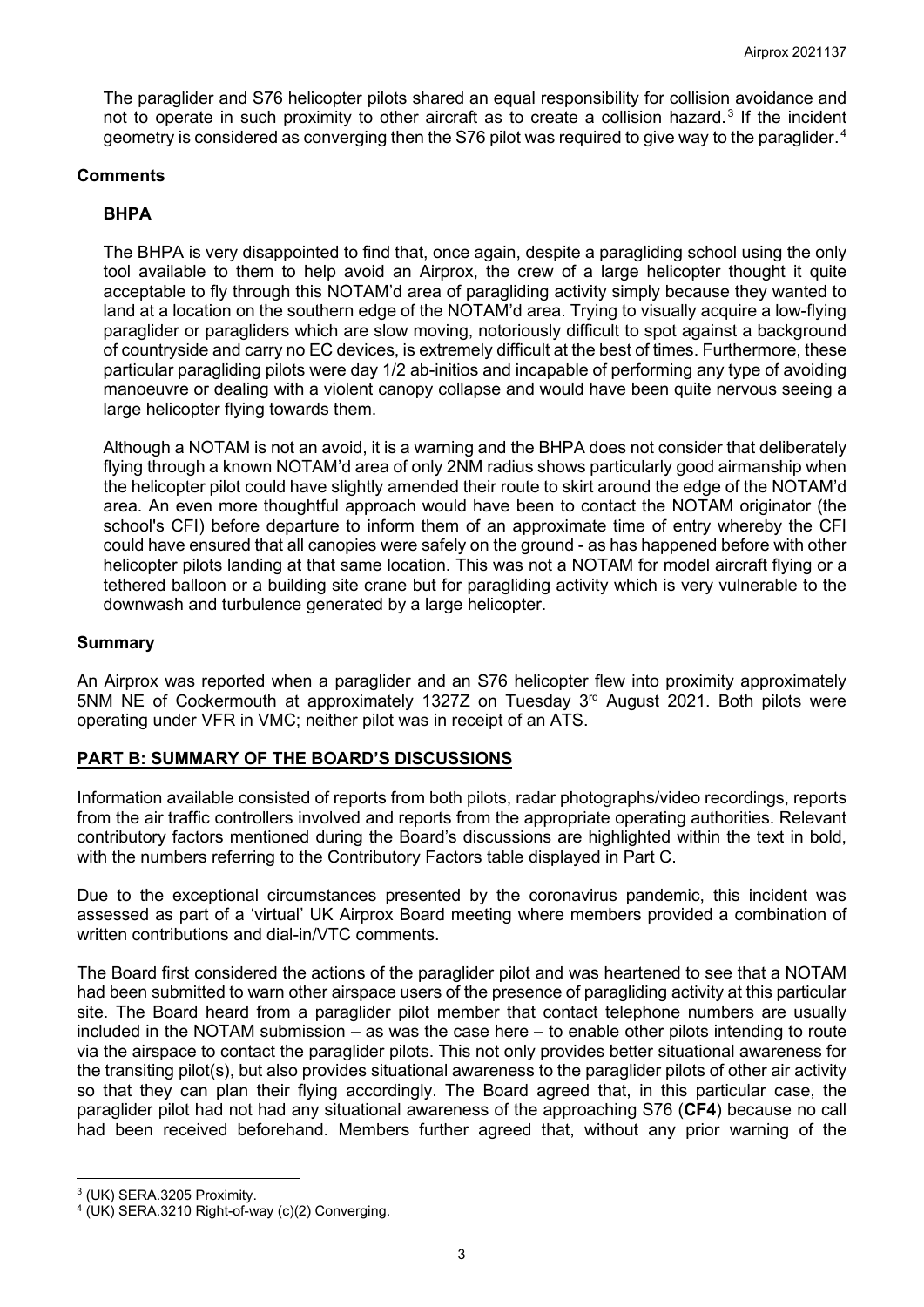approaching helicopter, the paraglider pilot had been surprised by its presence and concerned by its proximity (**CF7**), electing to fly away from the likely location of the helicopter's downwash.

Turning to the actions of the S76 pilot, the Board heard from a helicopter pilot member that there are often NOTAMs warning of paraglider activity in this area. The member went on to say that there is also often a seasonal avoid to the east of the area of the NOTAM which may have influenced the S76 pilot's routing, but that also they may have been better served by calling the contact number provided in the NOTAM to inform the paragliders of their intended routing and timing. The Board agreed that, although there is no restriction on the use of the airspace encapsulated by the NOTAM, the S76 pilot's routing through the promulgated activity had been contributory to the Airprox (**CF1**). The Board also heard from a paraglider pilot member that predicting where paragliders will be operating is not straightforward. Wind direction is no indication of likely activity because paraglider pilots will operate on both the windward and leeward sides of a hill, depending on their intentions. The Board therefore agreed that the S76 pilot's plan regarding the likely flightpaths of the paragliders had not taken into account the variety of possibilities of where they might have expected to encounter paragliders (**CF2**) and that they had flown close enough to the paraglider to cause its pilot concern (**CF3**, **CF6**). Members agreed that the S76 pilot had only had generic situational awareness of the paraglider activity (**CF4**) and that this had not been enhanced by the TCAS II equipment on-board the S76 as the paraglider pilot had not been carrying any equipment that could have interacted with TCAS II (**CF5**).

Finally, the Board considered the risk involved in this event. Members noted that it had not been possible to measure the CPA because no positional data was available for the paraglider. That said, the Board took into account both pilots' assessment of the separation, and noted that the paraglider pilot's assessment of the risk of collision was 'low' and the S76 pilot's assessment of the risk had been 'none'. Although one member considered that this encounter had been risk-bearing, and another felt that normal safety standards and parameters had been met, the vast majority of members agreed that safety had been degraded but no risk of collision had existed. Accordingly, the Board assigned a Risk Category C to this event.

# **PART C: ASSESSMENT OF CONTRIBUTORY FACTORS AND RISK**

|     | 2021137                                                        |                                               |                                                                                                                                                       |                                                                              |  |  |
|-----|----------------------------------------------------------------|-----------------------------------------------|-------------------------------------------------------------------------------------------------------------------------------------------------------|------------------------------------------------------------------------------|--|--|
| CF. | <b>Factor</b>                                                  | <b>Description</b>                            | <b>ECCAIRS Amplification</b>                                                                                                                          | <b>UKAB Amplification</b>                                                    |  |  |
|     | <b>Flight Elements</b>                                         |                                               |                                                                                                                                                       |                                                                              |  |  |
|     | <b>. Tactical Planning and Execution</b>                       |                                               |                                                                                                                                                       |                                                                              |  |  |
| 1   | <b>Human Factors</b>                                           | • Aircraft Navigation                         | An event involving navigation of the<br>aircraft.                                                                                                     | Flew through promulgated and<br>active airspace, e.g. Glider Site            |  |  |
| 2   | <b>Human Factors</b>                                           | • Insufficient Decision/Plan                  | Events involving flight crew not making<br>a sufficiently detailed decision or plan<br>to meet the needs of the situation                             | Inadequate plan adaption                                                     |  |  |
|     | • Situational Awareness of the Conflicting Aircraft and Action |                                               |                                                                                                                                                       |                                                                              |  |  |
| 3   | <b>Human Factors</b>                                           | • Lack of Action                              | Events involving flight crew not taking<br>any action at all when they should have<br>done so                                                         | Pilot flew close enough to cause<br>concern despite Situational<br>Awareness |  |  |
| 4   | Contextual                                                     | • Situational Awareness<br>and Sensory Events | Events involving a flight crew's<br>awareness and perception of situations                                                                            | Pilot had no, late or only generic,<br><b>Situational Awareness</b>          |  |  |
|     | • Electronic Warning System Operation and Compliance           |                                               |                                                                                                                                                       |                                                                              |  |  |
| 5   | Technical                                                      | • ACAS/TCAS System<br>Failure                 | An event involving the system which<br>provides information to determine<br>aircraft position and is primarily<br>independent of ground installations | Incompatible CWS equipment                                                   |  |  |
|     | • See and Avoid                                                |                                               |                                                                                                                                                       |                                                                              |  |  |
| 6   | <b>Human Factors</b>                                           | • Lack of Individual Risk<br>Perception       | Events involving flight crew not fully<br>appreciating the risk of a particular<br>course of action                                                   | Pilot flew close enough to cause<br>concern                                  |  |  |

## Contributory Factors: